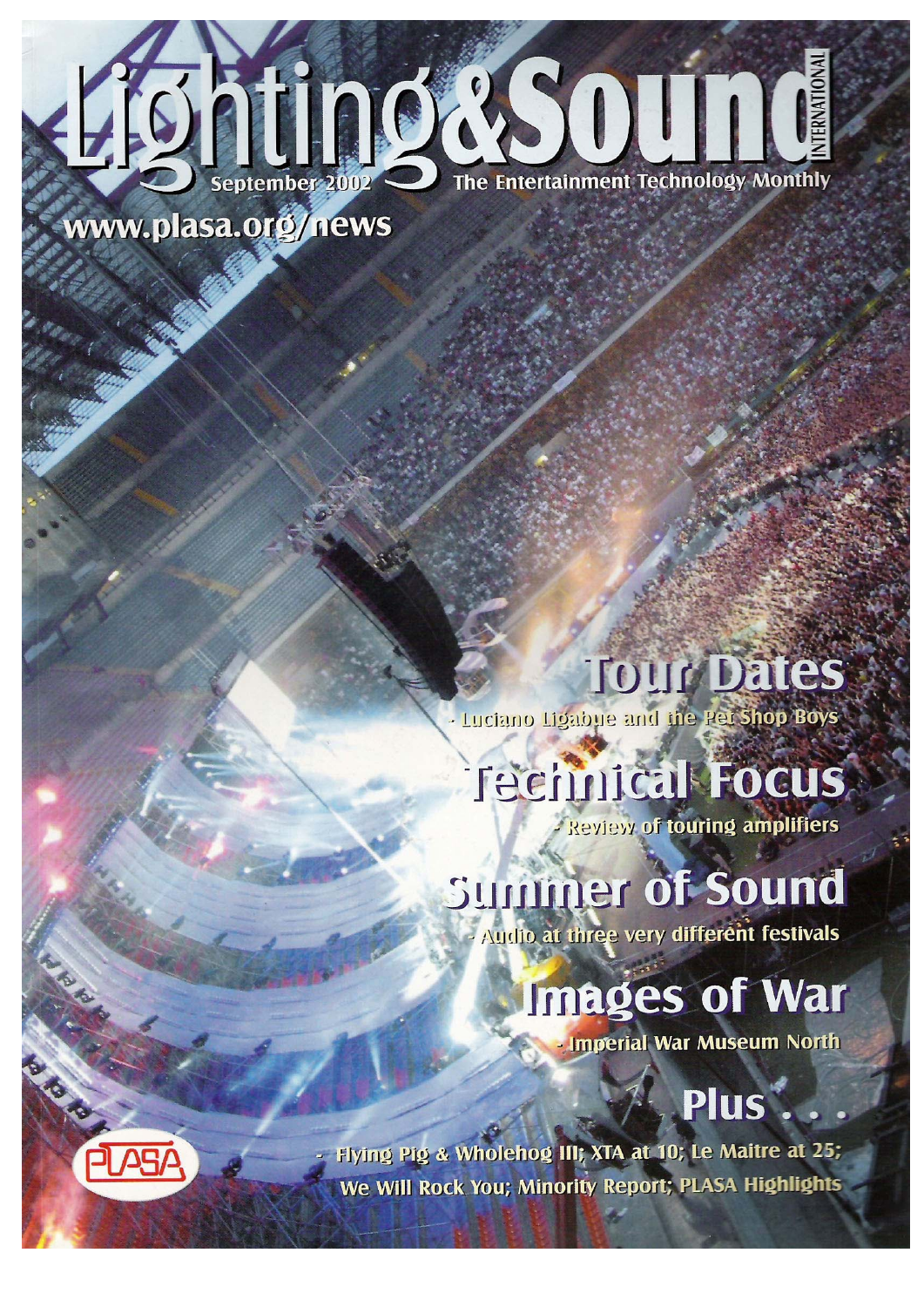ECCES

Italian rock star Luciano Ligabue is no stranger to the statement. At a recent series of concerts in Milan, he outdid himself, as Mike Clark finds out.



Two years ago, Italian Wea recording artist Luciano Ligabue staged an impressive concert at Verona Arena which coincided with the launch of his new album. The concert was remarkable for its approach to audio: there were no PA towers installed at the venue and the sound system was actually flown over the arena from two huge truck cranes parked outside.

Never one to do things by half measures, to kick off his latest tour, the rocker recently staged two colossal concerts at Milan's San Siro soccer stadium with a stage set occupying the entire length of the a and involving an incredible amount of manpower and cutting-hardware.

Mila based US designer Jimmy Pallas has years of experience from his time production manager for numerous Italian bands and international acts visiting Italy; he considers the Ligabue shows a welcome return to rock and roll, having worked more recently on prize-winning corporate events. He explains the brief his special event production and design firm company 9:P.M. received from Barley Arts Productions and Friends & Partners (who produced, organized and the tour) and the artist's manager Claudio Maioli, for the mega events which opened the tour before its country-wide trek. Ligabue wanted to be as close as possible to the audience, so the idea was to change the scenic 'cage', by enlarging it and making it lighting towers or grids. We decided to make the entire side the stadium one huge set, taking up the whole space and even ceding to the bleachers on either side - as a result, the stage was 48 metres wide by 26 high and the crowd had a 300° view of the and band. We also had the telescopic bridge from the Stones' Bridges to Babylon tour, which took Ligabue out to stage B in the

middle of the crowd for a series of acoustic pieces about two thirds of the way into the set." Behind the stage, rather than a backdrop, Pallas wanted to create the impression of an arena, which he achieved by installing a series of scaff' frames supporting wide strips of scrim - which resembled slides -running up from stage level to form an almost continuous curved wall. Such was the cleverness of the application that these didn't distract too much from what was happening on stage, but worked extremely well as a canvas for projections and lighting.

As well as giving the crowd a better view, the set design also meant that the camera crew filming the show had its work greatly facilitated, as camera sightlines were clear all round the stage. Of the 23 cameras, 14 were used by a separate team to record material for a DVD due for Christmas release, the rest for the live footage screened during the gig.

After the opening acts, Ligabue's first night began with an MC introducing the event and turning a huge lever which gradually started up the machine - lights, audio, etc - then, after about a minute, the whole thing ground to a halt and there seemed to have been a really big technical hitch, with the video screen showing fault messages and stage hands everywhere, apparently trying to get things up and running again. The first song began as they were still working feverishly and the huge LED screen showed a close-up of the artist's eyes, drawing the crowd's attention away from the technicians, one of whom ripped off his overalls to reveal that he was in fact Ligabue himself - before launching into the first number.

In the opening part of the set, each of the six cherry picker mobile aerial platforms behind the stage wings had a huge bell mounted on